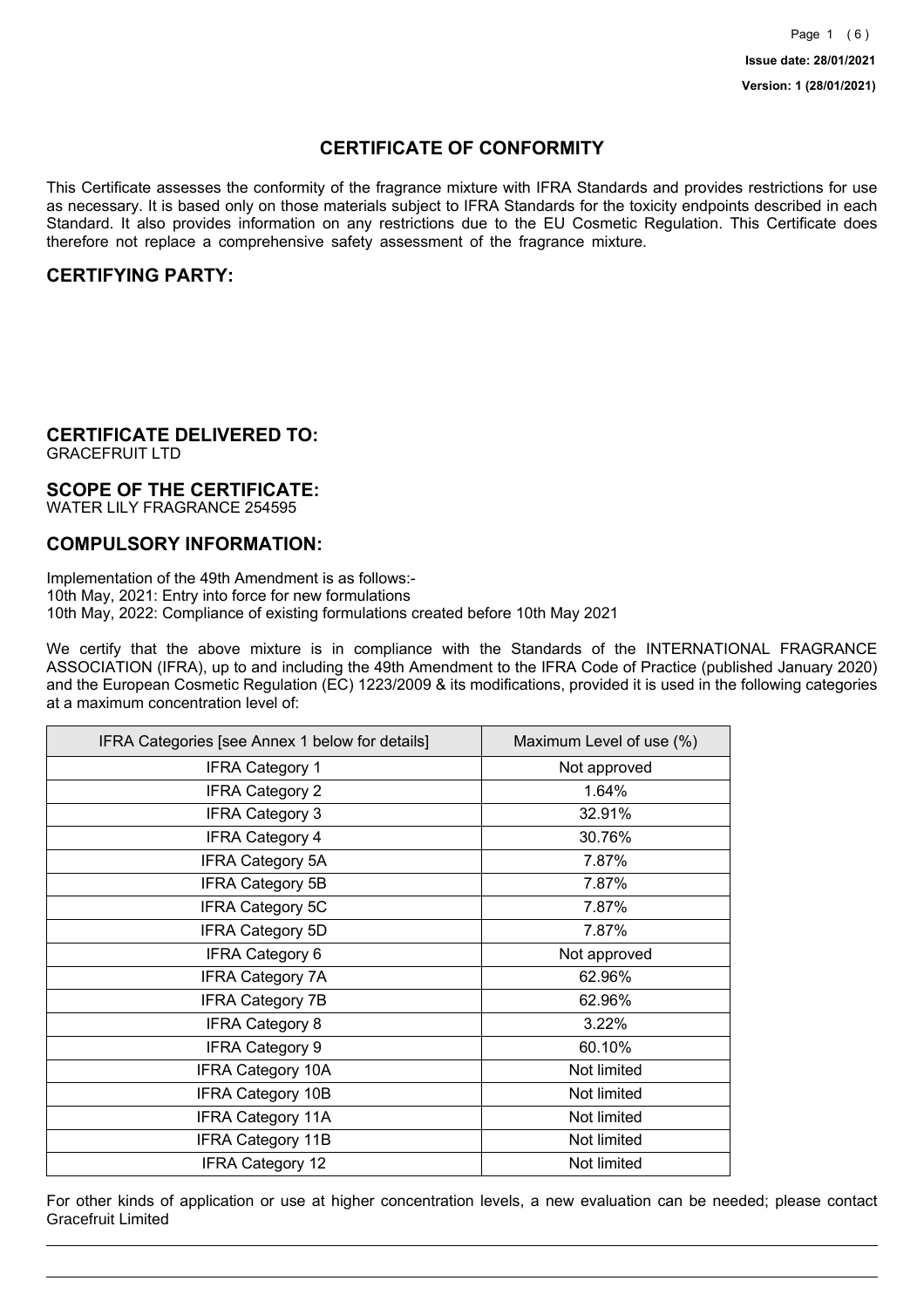## **EU COSMETIC INFORMATION:**

We certify that the above mixture is in compliance with the EU Cosmetic Regulation 1223/2009 and its amendments, provided it is used in the following applications at a maximum concentration level of:

| <b>Cosmetic Application</b>      | Maximum Level of use (%) |
|----------------------------------|--------------------------|
| Fine Fragrance                   | 14.31%                   |
| Eau de Toilette                  | 14.31%                   |
| Fragrancing cream                | 14.31%                   |
| Rinse off cosmetic products      | 14.31%                   |
| Other leave-on cosmetic products | 14.31%                   |
| Oral products                    | Not approved             |

Regulatory Affairs Department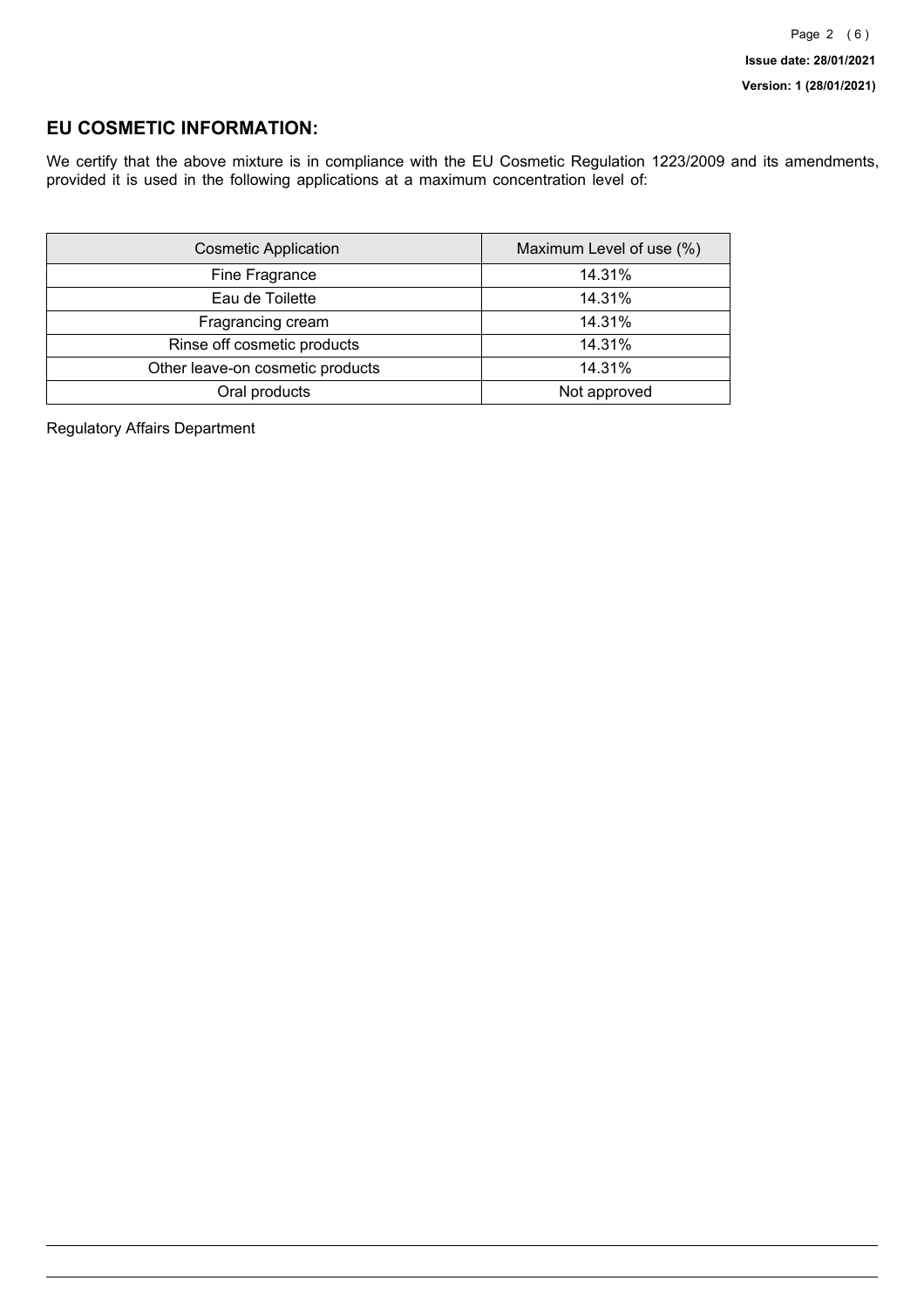### **ANNEX 1**

Below is an extract of information provided by IFRA in relation to types of application present in each IFRA Category. Additional information about IFRA Categories can be found in the Guidance to IFRA Standards, issued by IFRA.

| <b>IFRA Category</b>     | Product Type                                                                                                                                                                                                                                                                                                                                                                                                                                                                                                                                                                                                                                                                                                                                                                                                                                                                                                                                 |
|--------------------------|----------------------------------------------------------------------------------------------------------------------------------------------------------------------------------------------------------------------------------------------------------------------------------------------------------------------------------------------------------------------------------------------------------------------------------------------------------------------------------------------------------------------------------------------------------------------------------------------------------------------------------------------------------------------------------------------------------------------------------------------------------------------------------------------------------------------------------------------------------------------------------------------------------------------------------------------|
| IFRA Category 1          | Products applied to the lips: Lip products e.g. lipstick, lip balm; Childrens toys                                                                                                                                                                                                                                                                                                                                                                                                                                                                                                                                                                                                                                                                                                                                                                                                                                                           |
| <b>IFRA Category 2</b>   | Products applied to the axillae: Deodorant and antiperspirant products of all types; Body sprays/mists                                                                                                                                                                                                                                                                                                                                                                                                                                                                                                                                                                                                                                                                                                                                                                                                                                       |
| <b>IFRA Category 3</b>   | Products applied to the face/body using fingertips: Eye products e.g. eye make-up, eye moisturizer; Facial<br>make-up; Make-up remover; Nose pore strips; Wipes for face, neck, hands, body; Facial masks; Body<br>and face paint                                                                                                                                                                                                                                                                                                                                                                                                                                                                                                                                                                                                                                                                                                            |
| <b>IFRA Category 4</b>   | Products related to fine fragrance: Hydroalcoholic and non-hydroalcoholic fine fragrance of all types e.g.<br>Eau de Toilette, Parfum, Cologne, solid perfume, fragrancing cream, aftershaves of all types; Ingredients<br>of perfume and fragrance mixtures for cosmetic kits; Scent pads; Scent strips                                                                                                                                                                                                                                                                                                                                                                                                                                                                                                                                                                                                                                     |
| <b>IFRA Category 5A</b>  | Body lotion products applied to the body using the hands (palms), primarily leave on: Foot care products<br>e.g. creams, powders; Insect repellent for application to the skin; All powders and talc (excluding baby<br>powders and talc)                                                                                                                                                                                                                                                                                                                                                                                                                                                                                                                                                                                                                                                                                                    |
| IFRA Category 5B         | Face moisturizer products applied to the face using the hands (palms), primarily leave on: Facial toner;<br>Facial moisturizers and creams                                                                                                                                                                                                                                                                                                                                                                                                                                                                                                                                                                                                                                                                                                                                                                                                   |
| <b>IFRA Category 5C</b>  | Hand cream products applied to the hands using the hands (palms), primarily leave on: Hand cream; Nail<br>care products including cuticle creams; Hand sanitizers                                                                                                                                                                                                                                                                                                                                                                                                                                                                                                                                                                                                                                                                                                                                                                            |
| <b>IFRA Category 5D</b>  | Baby creams, baby oils and baby talc: Baby cream/lotion, baby oil, baby powders and talc                                                                                                                                                                                                                                                                                                                                                                                                                                                                                                                                                                                                                                                                                                                                                                                                                                                     |
| IFRA Category 6          | Products with oral and lip exposure: Toothpaste; Mouthwash, including breath sprays; Toothpowder,<br>strips, mouthwash tablets                                                                                                                                                                                                                                                                                                                                                                                                                                                                                                                                                                                                                                                                                                                                                                                                               |
| <b>IFRA Category 7A</b>  | Rinse-off products applied to the hair with some hand contact: Hair permanent or other hair chemical<br>treatments (rinse-off) e.g. relaxers, including rinse-off hair dyes                                                                                                                                                                                                                                                                                                                                                                                                                                                                                                                                                                                                                                                                                                                                                                  |
| <b>IFRA Category 7B</b>  | Leave-on products applied to the hair with some hand contact: Hair sprays of all types e.g. pumps,<br>aerosol sprays; Hair styling aids non sprays e.g. mousse, leave- on conditioners; Hair permanent or other<br>hair chemical treatments (leave-on) e.g. relaxers, including leave-on hair dyes; Shampoo - Dry (waterless<br>shampoo); Hair deodorizer                                                                                                                                                                                                                                                                                                                                                                                                                                                                                                                                                                                    |
| <b>IFRA Category 8</b>   | Products with significant anogenital exposure: Intimate wipes; Tampons; Baby wipes; Toilet paper (wet)                                                                                                                                                                                                                                                                                                                                                                                                                                                                                                                                                                                                                                                                                                                                                                                                                                       |
| IFRA Category 9          | Products with body and hand exposure, primarily rinse off: Bar soap; Liquid soap; Shampoo of all type;<br>Conditioner (rinse-off); Body washes and shower gels of all types; Baby wash, bath, shampoo; Bath gels,<br>foams, mousses, salts, oils and other products added to bathwater; Cleanser for face (rinse-off); Shaving<br>creams of all types e.g. stick, gels, foams; All depilatories (including facial) and waxes for mechanical hair<br>removal; Foot care products (feet are placed in a bath for soaking); Shampoos for pets                                                                                                                                                                                                                                                                                                                                                                                                   |
| <b>IFRA Category 10A</b> | Household care excluding aerosol / spray products: Hand wash laundry detergent; Laundry pre-treatment<br>of all types e.g. paste, sprays, sticks; Machine laundry detergents with skin contact e.g. liquids, powders;<br>Fabric softeners of all types including fabric softener sheets; Ironing water; Hand dishwashing detergent;<br>Hard surface cleaners of all types e.g. bathroom, kitchen cleansers, furniture polish; Toilet seat wipes;<br>Household cleaning products, other types including fabric cleaners, carpet cleaners, furniture polishes<br>sprays and wipes, stain removers, treatment products for textiles e.g. starch sprays; Floor wax; Dry<br>cleaning kits; Fragranced oil for lamp ring, reed diffusers, pot-pourri, liquid refills for air fresheners (non-<br>cartridge systems), etc.                                                                                                                          |
| <b>IFRA Category 10B</b> | Household aerosol/spray products: Animal sprays applied to animals; Air freshener sprays, manual,<br>including aerosol and pump; Aerosol/spray insecticides                                                                                                                                                                                                                                                                                                                                                                                                                                                                                                                                                                                                                                                                                                                                                                                  |
| <b>IFRA Category 11A</b> | Products with intended skin contact but minimal transfer of fragrance to skin from inert substrate without<br>UV exposure: Feminine hygiene conventional pads, liners, interlabial pads; Diapers (baby and adult);<br>Adult incontinence pant, pad; Toilet paper (dry)                                                                                                                                                                                                                                                                                                                                                                                                                                                                                                                                                                                                                                                                       |
| <b>IFRA Category 11B</b> | Products with intended skin contact but minimal transfer of fragrance to skin from inert substrate with<br>potential UV exposure: Tights with moisturizers; Scented socks, gloves; Facial tissues (dry tissues);<br>Napkins; Paper towels; Wheat bags; Facial masks (paper/protective) e.g. surgical masks not used as<br>medical device; Fertilizers, solid (pellet or powder)                                                                                                                                                                                                                                                                                                                                                                                                                                                                                                                                                              |
| <b>IFRA Category 12</b>  | Products not intended for direct skin contact, minimal or insignificant transfer to skin: Candles of all types;<br>Laundry detergents for machine wash with minimal skin contact (e.g. Liquid tabs, pods); Automated air<br>fresheners and fragrancing of all types e.g. concentrated aerosol with metered doses, plug-ins, electrical,<br>incense, liquid refills (cartridge); Air delivery systems; Cat litter; Cell phone cases; Deodorizers/maskers<br>not intended for skin contact e.g. fabric drying machine deodorizers, carpet powders; Fuels; Insecticides<br>e.g. mosquito coil, paper, electrical, for clothing, excluding aerosols/sprays; Joss sticks or incense sticks;<br>Dishwash detergent and deodorizers - for machine wash; Olfactive board games; Paints; Plastic articles<br>(excluding toys); Scratch and sniff; Scent pack; Scent delivery system (using dry air technology); Shoe<br>polishes; Rim blocks (Toilet) |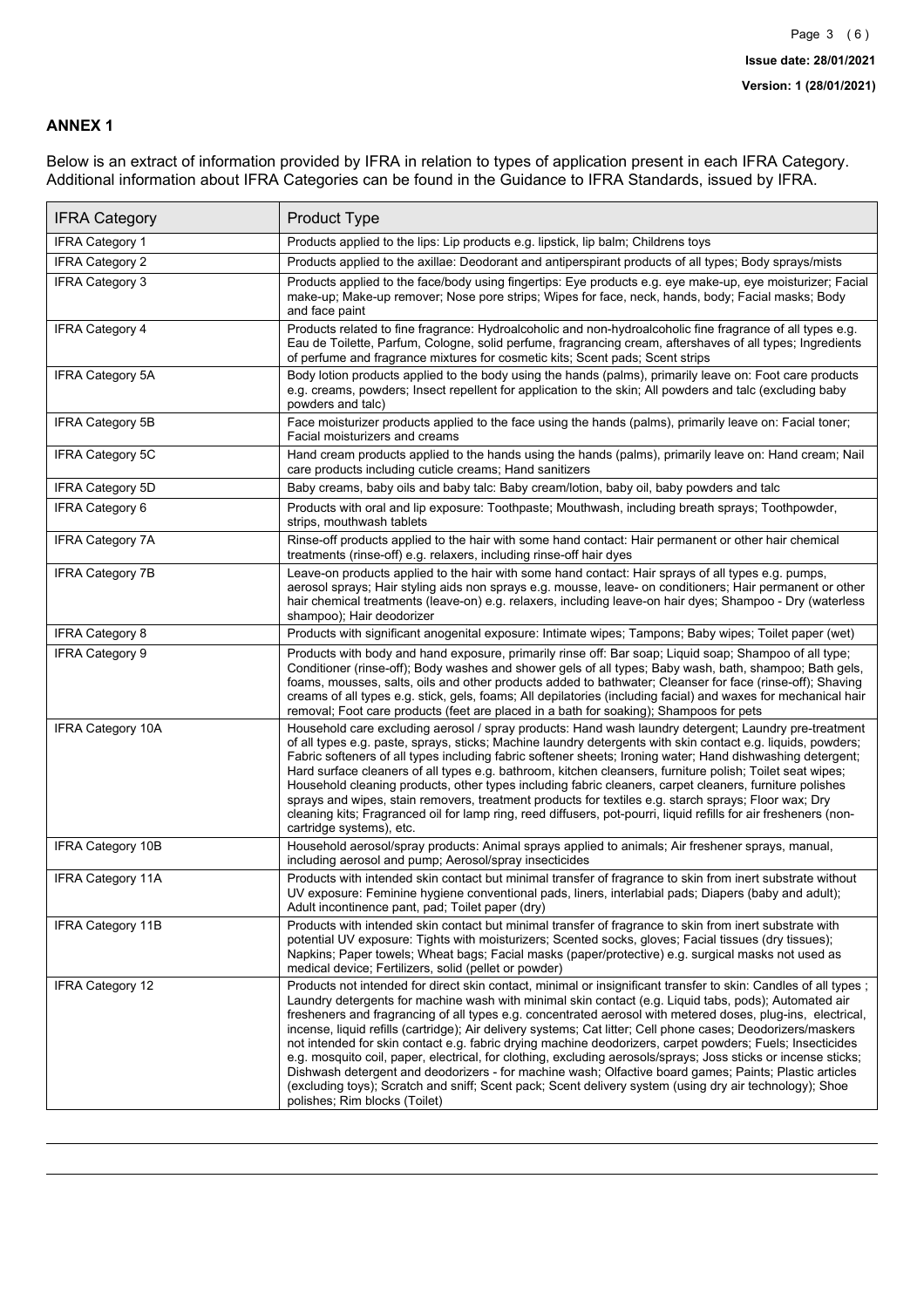## **IFRA CONFORMITY CERTIFICATE**

### **Customer: GRACEFRUIT LTD**

#### **Product: WATER LILY FRAGRANCE 254595**

We certify that the above item is in compliance with the Standards of the INTERNATIONAL FRAGRANCE ASSOCIATION (IFRA - 48th Amendment / published June 2015), provided it is used in the following classes at a maximum concentration level of:

| IFRA classes [see annex for detail] | Maximum level of use (%) |
|-------------------------------------|--------------------------|
| <b>IFRA Class 1 Limit</b>           | Not approved             |
| IFRA Class 2 Limit                  | 2.86%                    |
| <b>IFRA Class 3.A Limit</b>         | 14.31%                   |
| <b>IFRA Class 3.B Limit</b>         | 14.31%                   |
| IFRA Class 3.C Limit                | 14.31%                   |
| IFRA Class 3.D Limit                | 14.31%                   |
| <b>IFRA Class 4.A Limit</b>         | 14.31%                   |
| <b>IFRA Class 4.B Limit</b>         | 14.31%                   |
| <b>IFRA Class 4.C Limit</b>         | 14.31%                   |
| IFRA Class 4.D Limit                | 14.31%                   |
| <b>IFRA Class 5 Limit</b>           | 14.31%                   |
| <b>IFRA Class 6 Limit</b>           | Not approved             |
| <b>IFRA Class 7.A Limit</b>         | 5.72%                    |
| <b>IFRA Class 7.B Limit</b>         | 5.72%                    |
| IFRA Class 8.A Limit                | 14.31%                   |
| IFRA Class 8.B Limit                | 14.31%                   |
| <b>IFRA Class 9.A Limit</b>         | 14.31%                   |
| <b>IFRA Class 9.B Limit</b>         | 14.31%                   |
| IFRA Class 9.C Limit                | 14.31%                   |
| IFRA Class 10.A Limit               | 14.31%                   |
| <b>IFRA Class 10.B Limit</b>        | 14.31%                   |
| <b>IFRA Class 11 Limit</b>          | 100%                     |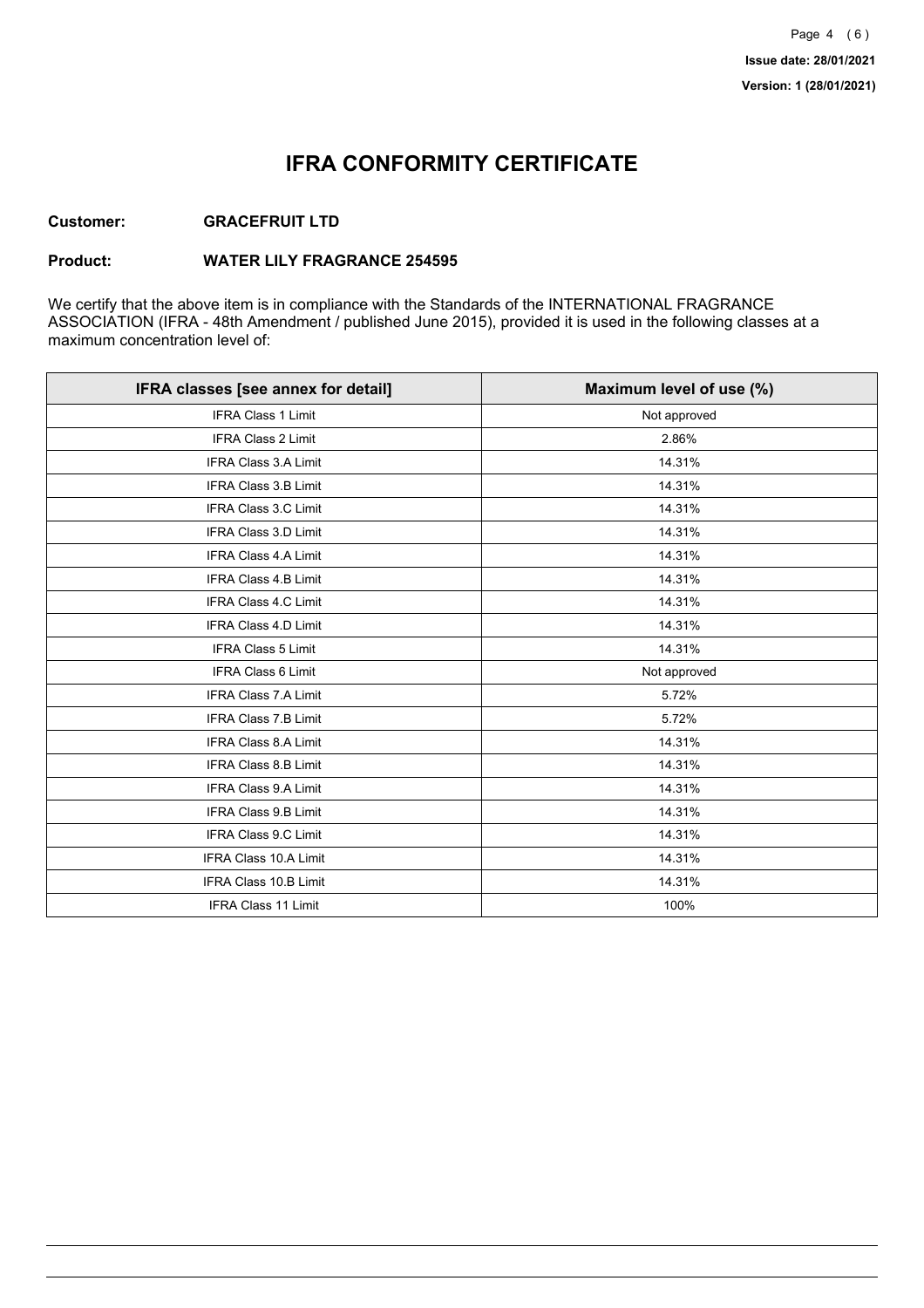# **IFRA CONFORMITY CERTIFICATE**

For other kinds of application or use at higher concentration levels, a new evaluation may be needed; please contact Gracefruit Limited.

The IFRA Standards regarding use restrictions are based on safety assessments by the Panel of Experts of the RESEARCH INSTITUTE FOR FRAGRANCE MATERIALS (RIFM) and are enforced by the IFRA Scientific Committee.

Evaluation of individual Fragrance ingredients is made according to the safety standards contained in the relevant section of the IFRA Code of Practice.

It is the ultimate responsibility of our customer to ensure the safety of the final product (containing this fragrance) by further testing if need be.

**Regulatory Affairs Department**